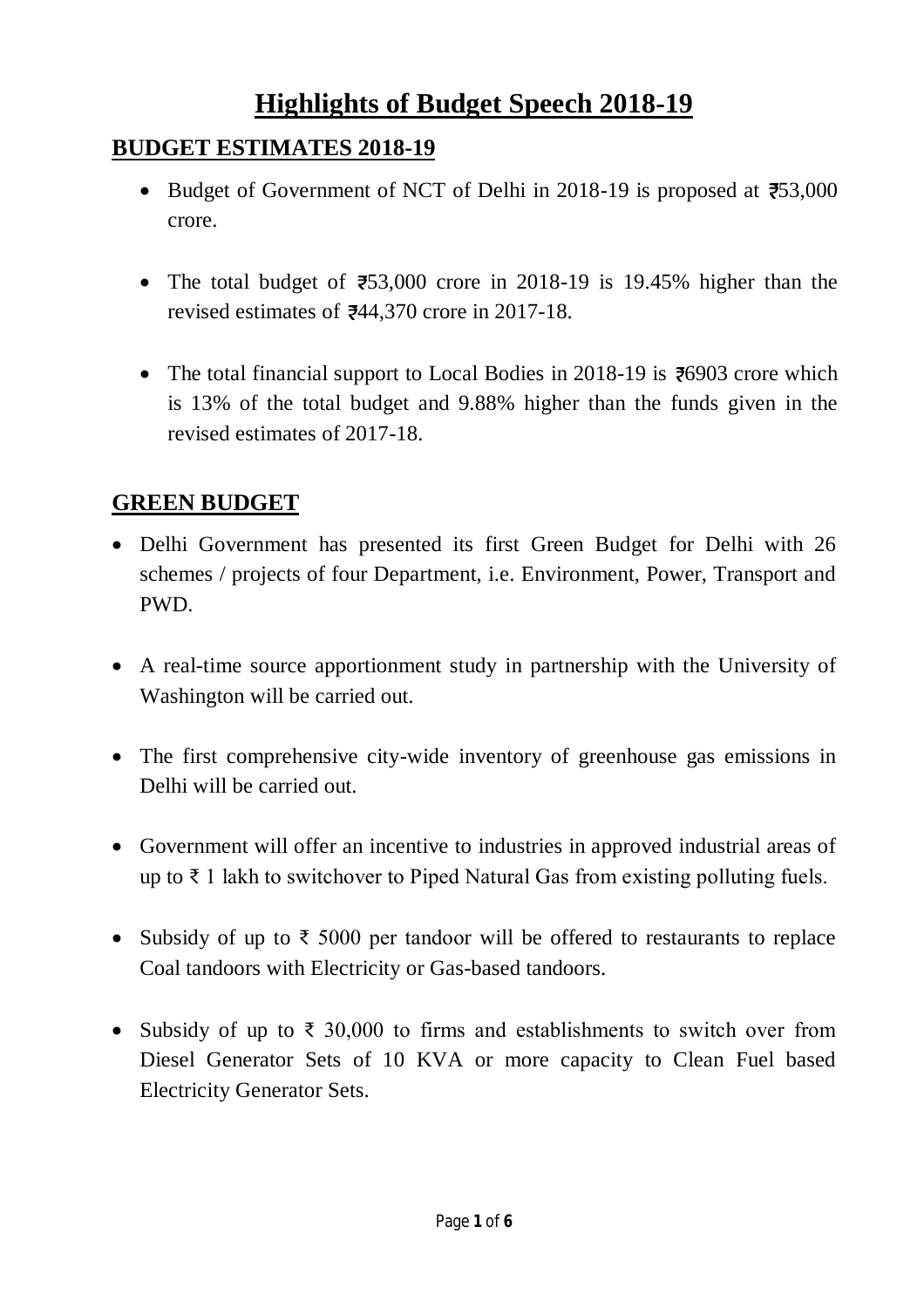- Government will provide a dedicated information system showing current levels of pollution by installing 1000 indoor display panels inside all government buildings.
- Rolling out 1000 fully-electric buses is proposed in Delhi during 2018-19. This will be the highest fleet of electric buses in any city or state in India, and in fact, by any city in the world outside of China.
- Transport department will support induction of 905 electric feeder vehicles by DMRC.
- One time subsidy of  $\bar{\tau}$  30,000 will also be given to all E-Rickshaw owners registered during the period 01.07.2015 to 01.04.2016.
- Additional amount of  $\overline{\xi}$ 15,000 will be given to those E-Rickshaw owners who were paid subsidy at old rate of  $\bar{\tau}$  15,000 till date. This subsidy will be given from Air Ambience Fund.
- 50% concession in registration charges for CNG factory fitted private cars will be given.
- Weigh Bridges at three impounding pits in Burari, Sarai Kale Khan and Dwarka will be installed.
- Sixty new vehicles, body-worn cameras and e-Challaning tabs will also be purchased.
- A new scheme "Landscaping of PWD roads" will be launched for beautification of all PWD roads.
- Government has committed to purchase 1000 MW of Green Power i.e. from solar and wind-based generation in 2018-19.
- Government will pilot an innovative scheme named Agriculture-cum-Solar Farm scheme.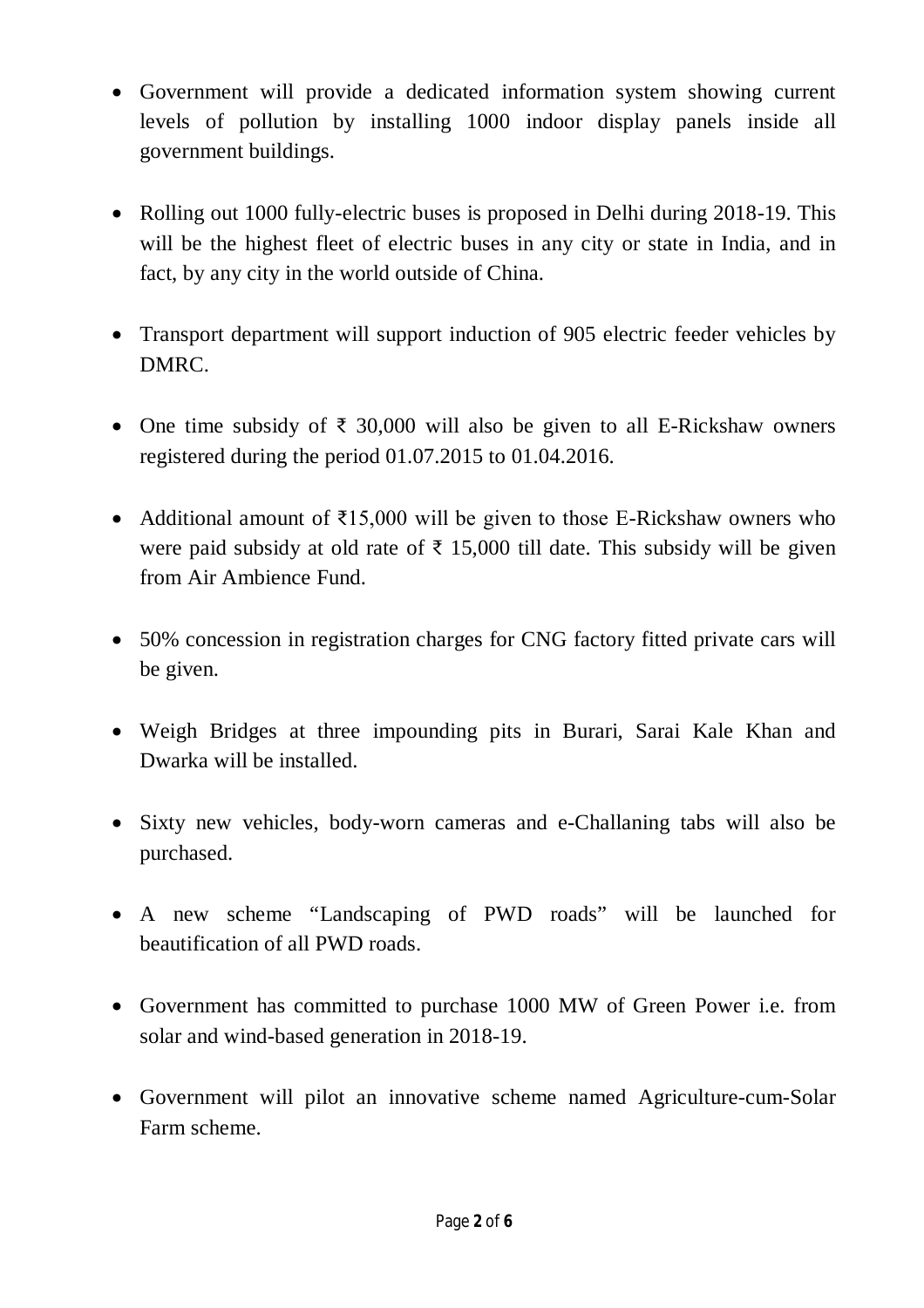#### **TRANSPORT**

- 1000 standard size buses will be inducted in DTC fleet in 2018-19.
- 1000 new cluster buses will also be added under cluster scheme in 2018-19.
- Common Mobility Card will be implemented in all buses from April 2018. Delhi Metro Rail Card can be used for tendering fare in buses using ETMs.
- Six new bus depots at Gumanhera, Mundela Kalan, Rohini Sector-37, East Vinod Nagar, Bawana Sector-5 and VIU Burari will be constructed in 2018- 19.

### **EDUCATION**

- Education sector has the highest share of 26 percentage of total budget allocation in 2018-19.
- Construction of 12,748 additional classrooms and 30 new school buildings
- Setting up of Nursery classes in 366 Sarvodaya Vidyalayas are proposed.
- Government has started "Chunauti 2018" programme in order to develop the text book reading ability and basic maths skill of students of primary classes.
- About 1.2 lakh CCTV cameras will be installed in all Government school buildings, for which, an outlay of  $\overline{z}$  175 crore has been proposed in the Budget Estimates 2018-19.
- Self-defence classes for girl students in government schools will be started.
- A new scheme for evaluation of all schools in Delhi to promote healthy competition among schools and to help parents to have access to authentic information regarding quality of education, environment and facilities available in schools.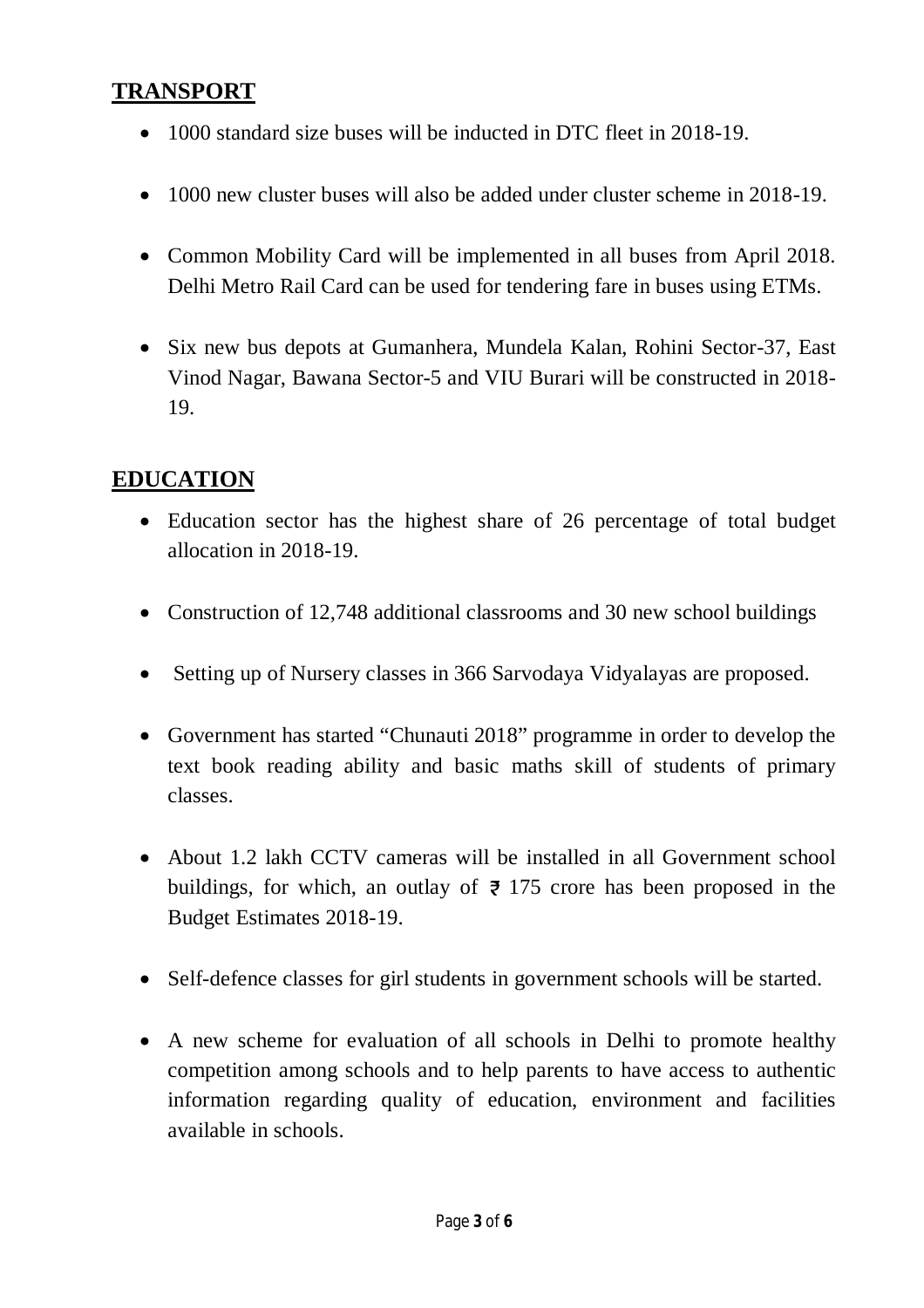- Two new schemes i.e. 'Play & Progress' and 'Mission Excellence' are proposed to promote sports talent of students and other sports persons.
- Skill Development Model of World Class Skill Development Centre will be replicated by setting up of 25 new World Class Skill Development Centres.
- Setting up of 13 new Language Academies, and English Academy are proposed.
- Annual series of State level Dance and Singing Talent Hunt and Cultural activities in all Assembly Constituencies, Research Fellowship in Archaeology and Archive etc. will be taken up.

### **HEALTH**

- 530 land sites have been identified for setting up of new Mohalla Clinics. The government aims to set up a total of 1000 Mohalla Clinics in the next financial year.
- 24 polyclinics are in operation and 94 dispensaries identified for converting into Polyclinics.
- 2546 new beds will be added in 7 existing hospitals by way of remodelling/ expansion.
- Mobile van clinics for providing eye and ear care services will be started.
- To provide trauma services with reduced response time at congested areas of east Delhi, First Responder Vehicles with 16 motor cycles will be started.
- Universal Health Insurance Scheme will be introduced to cover treatment of citizens of Delhi in empanelled private hospitals and Government hospitals.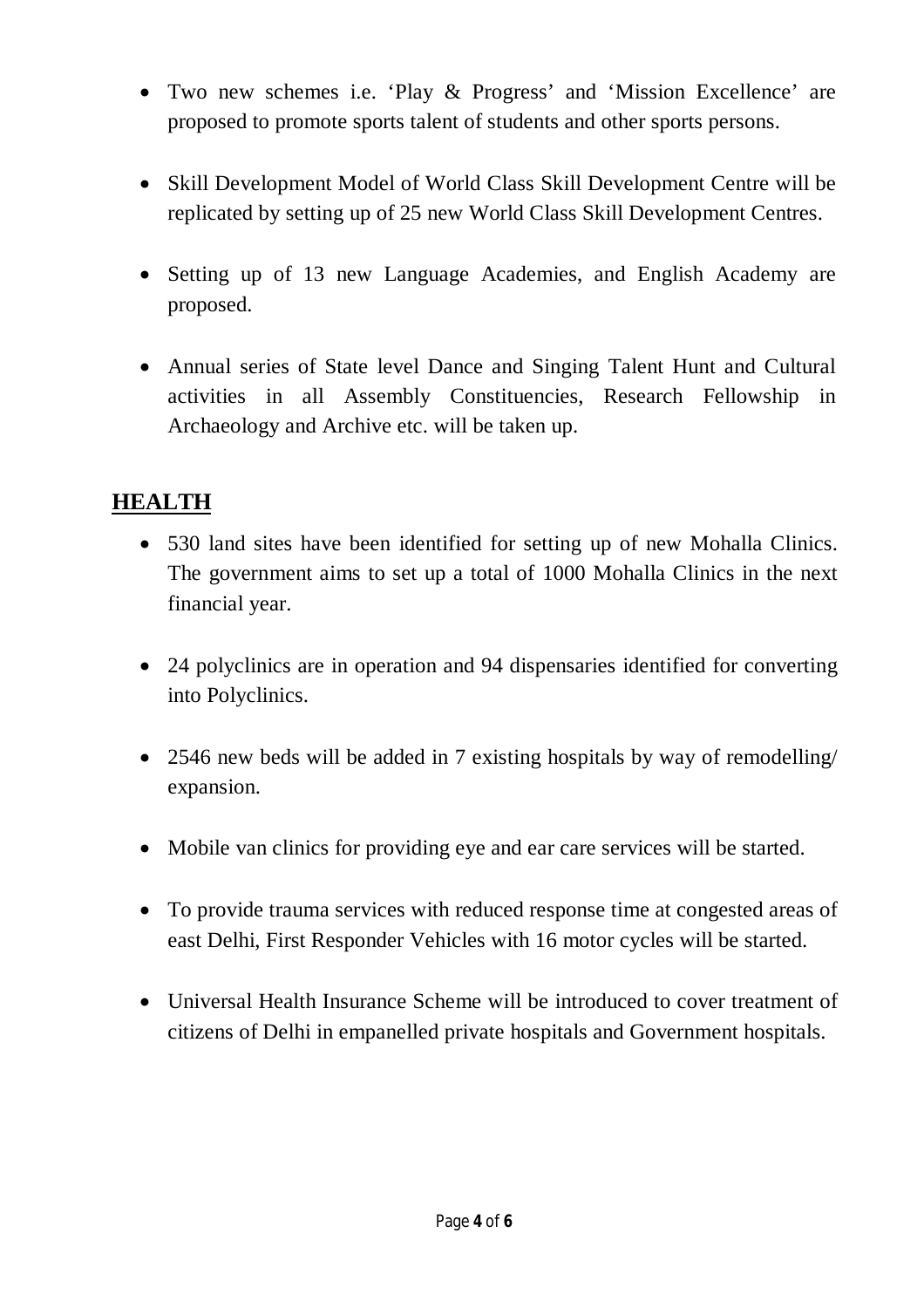### **SOCIAL SECURITY & WELFARE**

- New Scheme "Mukhya Mantri Tirath Yatra" for senior citizens is proposed. Entire cost of the pilgrimage will be borne by the Government including the insurance of pilgrims.
- CCTV camera will be installed in all Anganwadi Centres.
- Mobile phones will be provided to Anganwadi Workers.
- Model Anganwadi Centre will be set up.
- Training to Parents and to Anganwadi Samitis on Early Childhood Education will be given.
- On the pattern of "Ladli Scheme", a new Scheme is proposed for the students belonging to SC/ST/OBC/Minorities.
- Under "Jai Bhim Mukhya Mantri Pratibha Yojana", coaching to SC students is provided through reputed private coaching institutions to prepare them to appear in competitive examinations.
- A new scheme is proposed for "Prevention of Alcoholism and Substance (Drug) Abuse".

### **WATER & SEWERAGE**

- Bulk water meters at all the Water Treatment Plants, Primary and Secondary UGRs will be installed for water audit on daily basis.
- Small sewage treatment plants will be set up in colonies of Burari, Chattarpur, Kirari, Narela, Jindpur, Palla, Bawana, Kanjhwala, Badarpur, Mundka and Najafgarh.
- DJB has planned to lay internal sewer line in 162 colonies in Palam, Bijwasan, Matiyala, Dwarka, Najafgrah, Mundka, Rithala and Vikaspuri Assembly Constituencies in a phased manner.